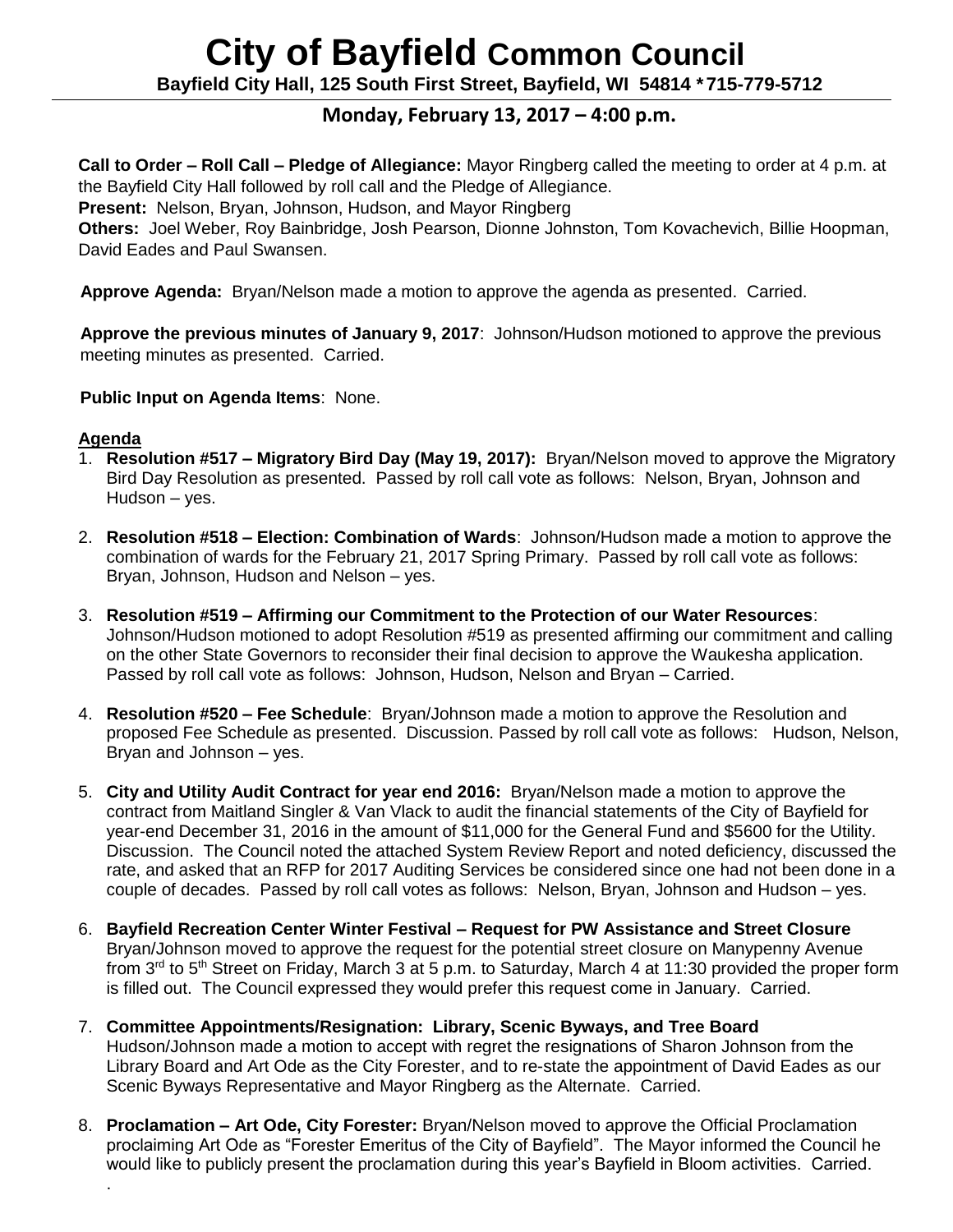#### 9. **Project Updates:**

- a. **Swede Hill Water Main Improvement (2017 Project): Review and possibly award bid**: Bryan/Johnson made a motion to accept the low bid from A-1 Excavating, Inc. (Bloomer, WI) in the amount of \$923,497.00. Passed by roll call vote as follows: Bryan, Johnson, Hudson and Nelson – yes.
- b. **Historic Waterfront Walk Phase 2 – WI DNR Grant Award**: The Council received a copy of a letter dated January 26, 2017 from Ms. Jennifer Gihring, Grant Manager from the WIDNR indicating we have officially been awarded a Stewardship Grant in the amount of \$140,000 to be used toward the City's Turning Point Park Project. Bryan thanked Hoopman and staff for the hard work and effort put in to obtain the grant.
- c. **2018 Potential Water & Sewer Projects:** The Council was given copies of the SDWL and CWF Project Priority Lists. As shown on the reports, we ranked much higher for the SDWL (we're on page 1 out of 7) than we did for the CWF (we're on page 5 out of 6). No formal action has been made to move forward on either potential project.
- d. **Old Jail – Partnership between the City and BHA:** The Council learned BHA has renewed interest in seeking a grant to fix up the old Jail and potentially lease it from the City to be used for interpretive learning type purposes. The Council stated it would be nice to see it fixed up a bit and accessible for viewing.
- e. **Comprehensive Plan Update – Implementation Element:** The Mayor began by informing the Council that our goal is not to create a new plan. We are looking at the existing plan to see what needs updating and what are the City's Priority. He explained it's like a boat trip. "Where are we now, where do we want to go and how are we going to get there?" Council members were provided with an Implementation Element Key and Action Item list. Hoopman indicated all Committees need to begin looking over this list and provide an update. What has been accomplished, what hasn't? What is missing from the list?
- 10. **Mayor's Report(s):** The Mayor reported on the recent Green Tier Meeting he and Sarah attended in Wisconsin Rapids on Monday, January 30, 2017. He learned that when decision making, we need to "consider how does this affect the health of our constituents"?

### **Reports from Committees, Commission & Boards:**

**Ambulance**: Minutes of January 19, 2017 **Architectural Review Board:** Minutes of January 23, 2017 **BRB:** Minutes of September 12 and 27, 2016 and January 31, 2017 **Finance:** Minutes of January 9, 2017 **Fire Department:** Minutes of January 9 and February 6, 2017 **Harbor**: Minutes of January 10 and 19, 2017 **Library:** Minutes of November 16, 2016, and January 18, 2017 **Planning**: Minutes of January 31, 2017 **Police Department**: January 2017 Report **Public Works:** Minutes of February 3, 2017 **Tourism Committee:** Minutes of January 23, 2017 **Tree Board:** January 17, 2017 Report to the Mayor and Council Johnson/Hudson moved to place the above minutes on file in a block format. Bryan provided a clarification to Item #5 in the Public Works minutes. He said the Committee authorized the work to be done but the study is not complete. Bryan also informed the Council about the good job Josh Pearson has done toward obtaining his licenses. And finally, Councilors expressed concern about the ambulance service and the

**Correspondence:** The Council received a copy of the letter dated January 28, 2017 from WITC announcing their July 1, 2017 board appointments. Informational, no action required.

impact to their membership as a result of the many additional mutual aid calls received. Carried.